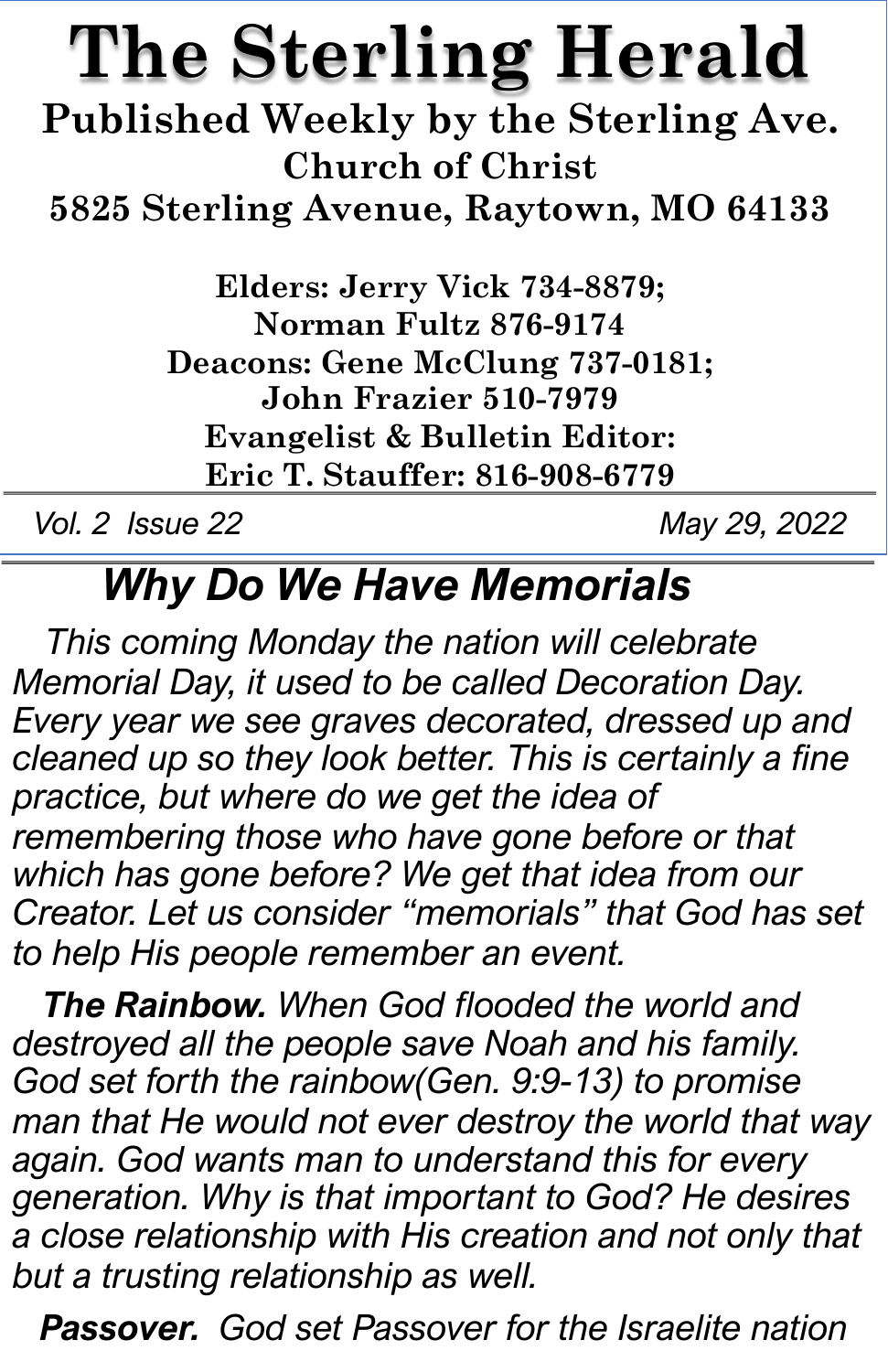#### The Sterling Herald

*so they would remember the Lord passed over their houses when He struck down Egypt. What they were supposed to remember was that God delivered them from Egypt and they were to always remember God was and is their deliverer(Ex. 12:23-27). We do not observe the Passover since the law of Moses has been removed through Jesus' death on the cross so do we need to know anything of this memorial? This memorial helps us to understand our God. It helps us to understand that God is precise in what He commands and expects obedience to His commands. It also helps us understand that when God promises something He will deliver on that promise.*

*The Lord's Supper. Jesus set the remembrance of the Lord's Supper so that the faithful Christian would have a weekly remembrance of what was accomplished on the cross of Calvary. This remembrance is different than the others in the frequency of the remembrance. We see examples of the saints coming together for this remembrance on the first day of the week(Acts 20:7). We know that Jesus said we are to do this in remembrance of Him(Lk. 22:19). We know that the mechanics of it matter as far as attitude and mindset(1 Cor. 11:23-29). Why do we do this as often as we do? Our command is to do this until He returns and He has not yet returned, so we continue in our remembrance until He returns.*

*Conclusion. We have memorials because God wants us to remember certain events. Let us allow ourselves to be reminded of God's power in these memorials and let us be able to call to remembrance that which we should with each remembrance we have.- Eric T Stauffer*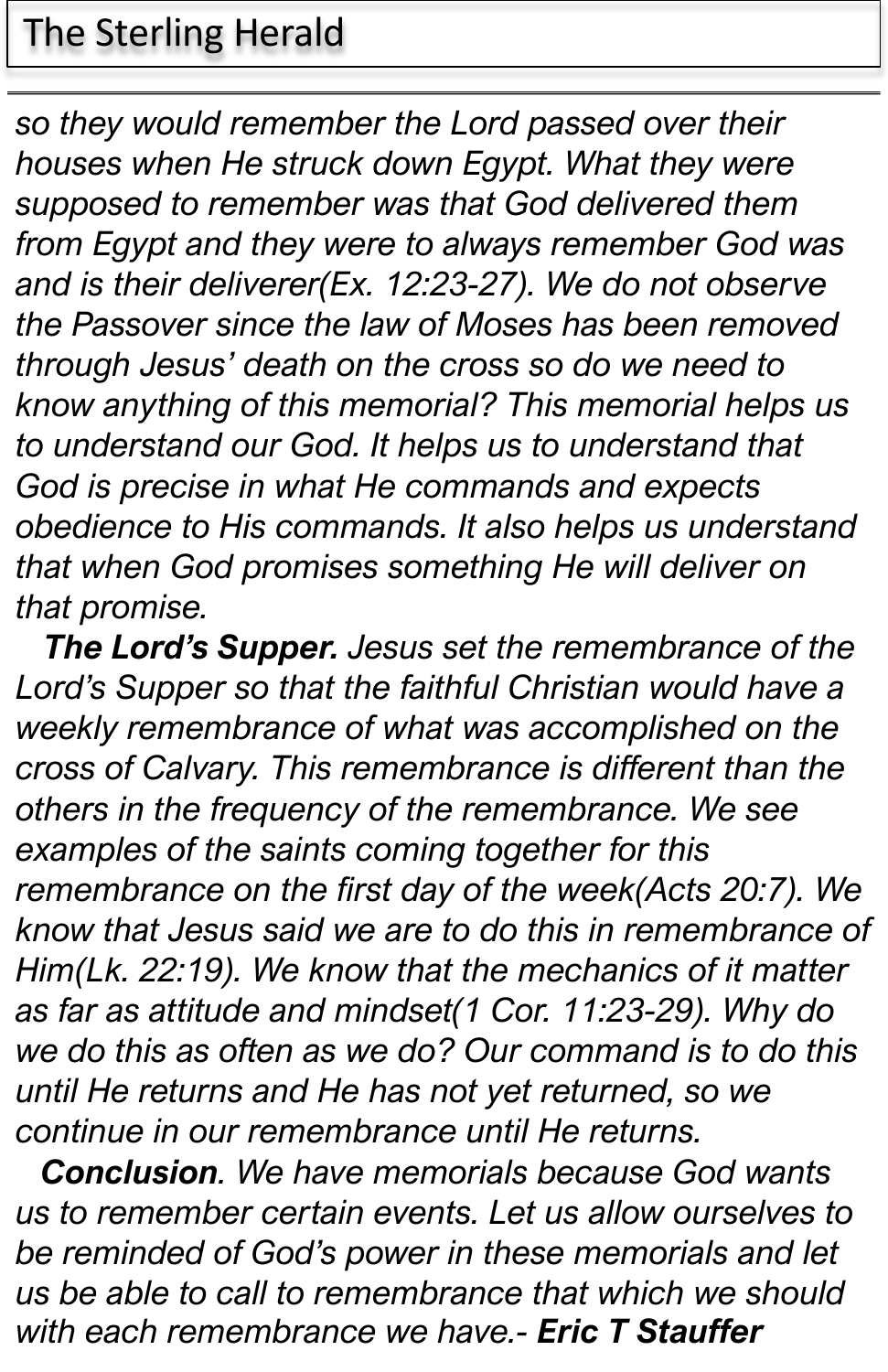## *Psalm 42*

*As the deer pants for the water brooks, So my soul pants for You, God. 2 My soul thirsts for God, for the living God; When shall I come and appear before God? 3 My tears have been my food day and night, While they say to me all day long, "Where is your God?" 4 I remember these things and pour out my soul within me. For I used to go over with the multitude and walk them to the house of God, With a voice of joy and thanksgiving, a multitude celebrating a festival. 5 Why are you in despair, my soul? And why are you restless within me? Wait for God, for I will again praise Him For the help of His presence, my God. 6 My soul is in despair within me; Therefore I remember You from the land of the Jordan And the peaks of Hermon, from Mount Mizar. 7 Deep calls to deep at the sound of Your waterfalls; All Your breakers and Your waves have passed over me. 8 The Lord will send His goodness in the daytime; And His song will be with me in the night, A prayer to the God of my life. 9 I will say to God my rock, "Why have You forgotten me? Why do I go about mourning because of the oppression of the enemy?" 10 As a shattering of my bones, my adversaries taunt me, While they say to me all day long, "Where is your God?" 11 Why are you in despair, my soul? And why are you restless within me? Wait for God, for I will again praise Him For the help of His presence, my God.*